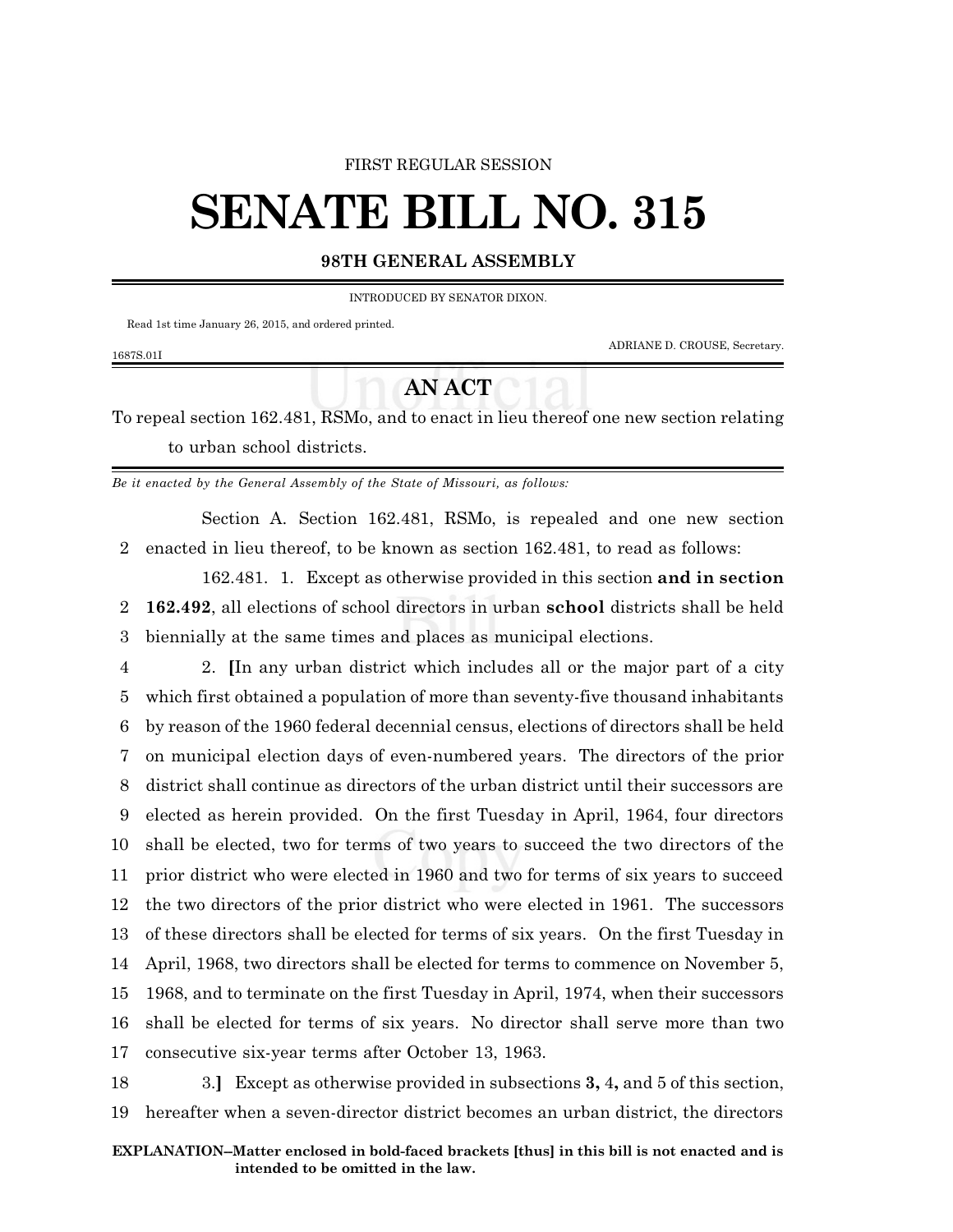of the prior seven-director district shall continue as directors of the urban district until the expiration of the terms for which they were elected and until their successors are elected as provided in this subsection. The first biennial school election for directors shall be held in the urban district at the time provided in subsection 1 which is on the date of or subsequent to the expiration of the terms of the directors of the prior district which are first to expire, and directors shall be elected to succeed the directors of the prior district whose terms have expired. If the terms of two directors only have expired, the directors elected at the first biennial school election in the urban district shall be elected for terms of six years. If the terms of four directors have expired, two directors shall be elected for terms of six years and two shall be elected for terms of four years. At the next succeeding biennial election held in the urban district, successors for the remaining directors of the prior seven-director district shall be elected. If only two directors are to be elected they shall be elected for terms of six years each. If four directors are to be elected, two shall be elected for terms of six years and two shall be elected for terms of two years. After seven directors of the urban district have been elected under this subsection, their successors shall be elected for terms of six years.

 **[**4.**] 3.** In any **urban** school district **located** in any **[**city with a population of one hundred thousand or more inhabitants which is located within a county of the first classification that adjoins no other county of the first classification, or any school district which becomes an urban school district by reason of the 2000 federal decennial census**] home rule city with more than one hundred fifty-five thousand but fewer than two hundred thousand inhabitants**, elections shall be held annually at the same times and places as general municipal elections for all years where one or more terms expire, and the terms shall be for three years and until their successors are duly elected and qualified for all directors elected on and after August 28, 1998.

 **4. For any school district which becomes an urban school district by reason of the 2000 federal decennial census, elections shall be held annually at the same times and places as general municipal elections for all years where one or more terms expire, and the terms shall be for three years and until their successors are duly elected and qualified for all directors elected on and after August 28, 2001.**

 5. In any school district in any county with a charter form of government and with more than three hundred thousand but fewer than four hundred fifty